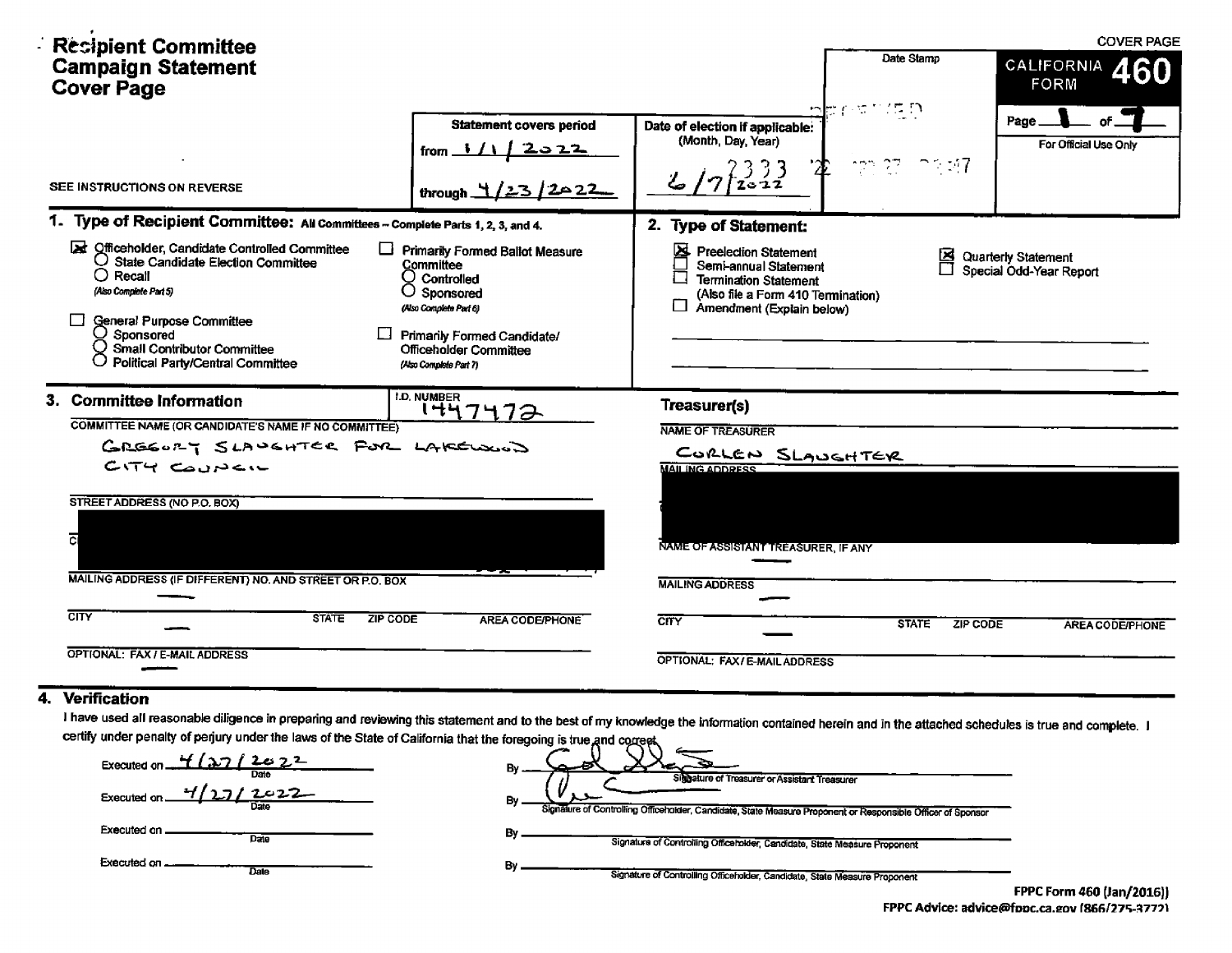## Recipient Committee **Campaign Statement** Cover Page -- Part 2

### S. Officeholder or Candidate Controlled Committee 6. Primarily Formed Ballot Measure Committee

| NAME OF OFFICEHOLDER OR CANDIDATE                                          | <b>NAME OF BALLOT MEASUR</b> |
|----------------------------------------------------------------------------|------------------------------|
| GREGORY SLAUGHTER                                                          |                              |
| OFFICE SOUGHT OR HELD (INCLUDE LOCATION AND DISTRICT NUMBER IF APPLICABLE) | <b>BALLOT NO. OR LETTER</b>  |

LAKEWOOD CITY COUNCIL DISTRICT RESIDENTIALIBUSINESS ADDRESS (NO. AND STREET

Related Committees Not Included in this Statement: List any committees not included in this statement that are controlled by you or are primarily formed to receive contributions ormake expenditures on behalf of your candidacy.

| <b>COMMITTEE NAME</b>                   | I.D. NUMBER                                                              |                                                                                                                                                     |
|-----------------------------------------|--------------------------------------------------------------------------|-----------------------------------------------------------------------------------------------------------------------------------------------------|
| <b>NAME OF TREASURER</b>                | <b>CONTROLLED COMMITTEE?</b><br>$\Box$ Yes<br>⊡ мо                       | 7. Primarily Formed Candidate/Officeholder Committee List names of<br>officeholder(s) or candidate(s) for which this committee is primarily formed. |
| <b>COMMITTEE ADDRESS</b>                | STREET ADDRESS (NO P.O. BOX)                                             | NAME OF OFFICEHOLDER OR CANDIDATE<br>OFFICE SOUGHT OR HELD<br>$\square$ suppor<br>$\Box$ OPPOS                                                      |
| <b>CITY</b><br><b>COMMITTEE NAME</b>    | <b>STATE</b><br>ZIP CODE<br><b>AREA CODE/PHONE</b><br><b>I.D. NUMBER</b> | NAME OF OFFICEHOLDER OR CANDIDATE<br>OFFICE SOUGHT OR HELD<br>$\Box$ SUPPOR<br>$\Box$ OPPOSI                                                        |
|                                         |                                                                          | NAME OF OFFICEHOLDER OR CANDIDATE<br>OFFICE SOUGHT OR HELD<br>$\Box$ SUPPO<br>$\Box$ oppos                                                          |
| NAME OF TREASURER                       | <b>CONTROLLED COMMITTEE?</b><br>$\square$ NO<br>$\Box$ YES               | NAME OF OFFICEHOLDER OR CANDIDATE<br>OFFICE SOUGHT OR HELD<br>$\Box$ suppor<br>$\Box$ OPPOS                                                         |
| <b>COMMITTEE ADDRESS</b><br><b>CITY</b> | STREET ADDRESS (NO P.O. BOX)                                             |                                                                                                                                                     |
|                                         | <b>STATE</b><br>ZIP CODE<br>AREA CODE/PHONE                              | Attach continuation sheets if necessary                                                                                                             |

| PLICABLE)   | <b>BALLOT NO. OR LETTER</b>                   | <b>JURISDICTION</b>                                                                   | <b>SUPPORT</b> |
|-------------|-----------------------------------------------|---------------------------------------------------------------------------------------|----------------|
|             |                                               |                                                                                       | <b>OPPOSE</b>  |
| <b>7.15</b> |                                               |                                                                                       |                |
|             | NAME OF OFFICEHOLDER, CANDIDATE, OR PROPONENT | Identify the controlling officeholder, candidate, or state measure proponent, if any. |                |

| .<br>__                         |                                   |                              |                                   |
|---------------------------------|-----------------------------------|------------------------------|-----------------------------------|
|                                 | NAME OF OFFICEHOLDER OR CANDIDATE | OFFICE SOUGHT OR HELD        | <b>SUPPORT</b><br><b>OPPOSE</b>   |
| <b>AREA CODE/PHONE</b><br>UMBER | NAME OF OFFICEHOLDER OR CANDIDATE | <b>OFFICE SOUGHT OR HELD</b> | <b>I</b> SUPPORT<br>$\Box$ OPPOSE |
| <b>ROLLED COMMITTEE?</b>        | NAME OF OFFICEHOLDER OR CANDIDATE | OFFICE SOUGHT OR HELD        | <b>SUPPORT</b><br><b>OPPOSE</b>   |
| YES<br>Пмо                      | NAME OF OFFICEHOLDER OR CANDIDATE | OFFICE SOUGHT OR HELD        | $\Box$ SUPPORT<br>$\Box$ OPPOSE   |

### COVER PAGE - PART 2

60

CALIFORNIA FORM

Page  $2$  of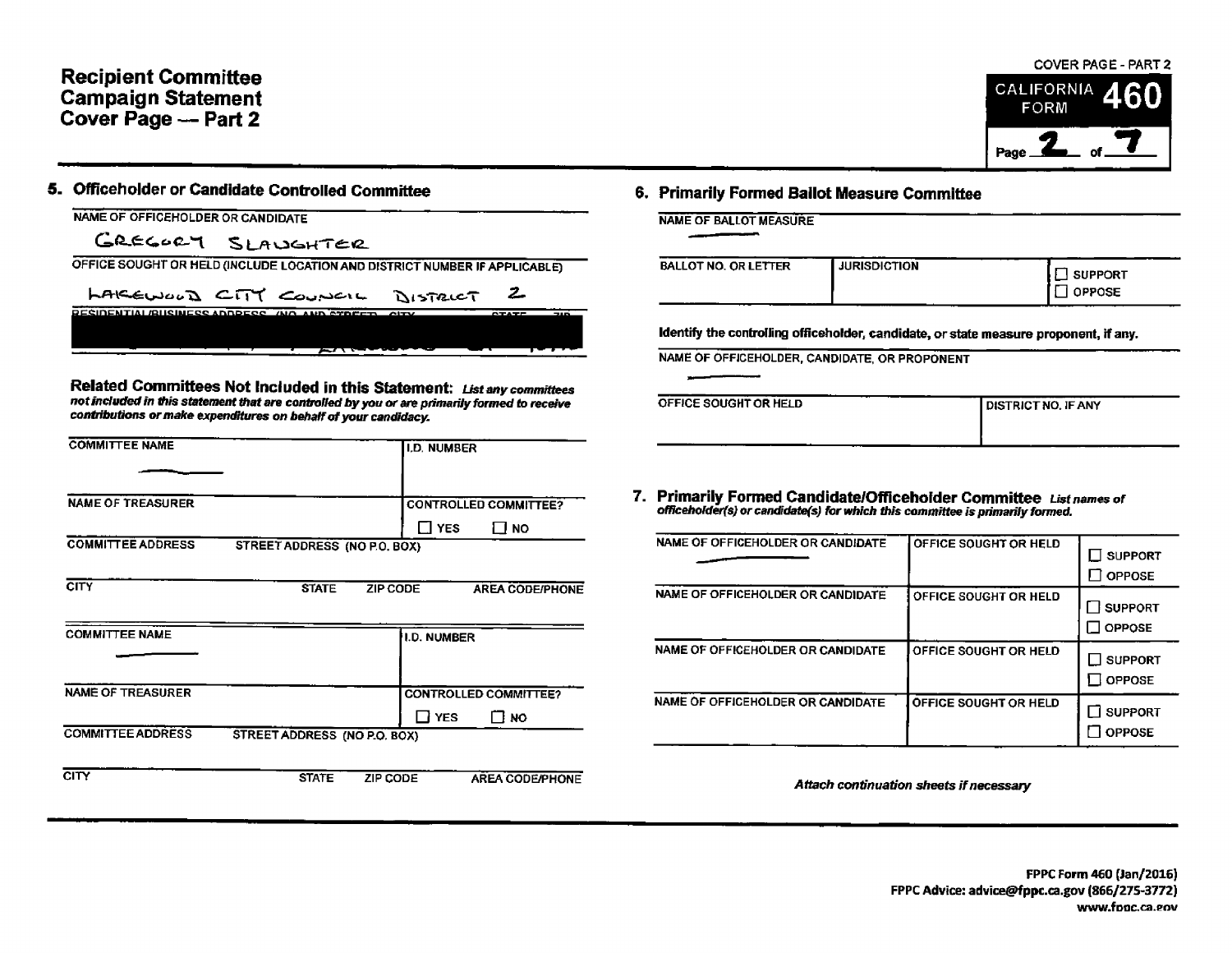| <b>Campaign Disclosure Statement</b>                                                                                                                                                                      | REAmounts Inlay be rounded<br>to whole dollars.                                                                                                                                                                                                                                                                                                                                                                                                           |                                                                                                   | <b>SUMMARY PAGE</b>                                                                                                                 |
|-----------------------------------------------------------------------------------------------------------------------------------------------------------------------------------------------------------|-----------------------------------------------------------------------------------------------------------------------------------------------------------------------------------------------------------------------------------------------------------------------------------------------------------------------------------------------------------------------------------------------------------------------------------------------------------|---------------------------------------------------------------------------------------------------|-------------------------------------------------------------------------------------------------------------------------------------|
| <b>Summary Page</b>                                                                                                                                                                                       | $2322$ 22 MP 26 PT $55$                                                                                                                                                                                                                                                                                                                                                                                                                                   | <b>Statement covers period</b><br>from $\sqrt{1/2}$ 2022                                          | CALIFORNIA 460<br>FORM                                                                                                              |
| SEE INSTRUCTIONS ON REVERSE<br>NAME OF FILER<br>GREGORY SLAUGHTER FOR LAKEWOOD CITY COUNCIL                                                                                                               |                                                                                                                                                                                                                                                                                                                                                                                                                                                           | through $4/23/2022$                                                                               | $P_{\text{age}}$ 3<br>I.D. NUMBER                                                                                                   |
| <b>Contributions Received</b>                                                                                                                                                                             | Column A<br><b>Column B</b><br>TOTAL THIS PERIOD<br>CALENDAR YEAR                                                                                                                                                                                                                                                                                                                                                                                         |                                                                                                   | 1447472<br><b>Calendar Year Summary for Candidates</b>                                                                              |
| З.                                                                                                                                                                                                        | (FROM ATTACHED SCHEDULES)<br>TOTAL TO DATE<br><u>ంలు అం</u><br><u> 5000,</u> 00<br><u>5000.00</u><br><u> కరంల,</u> రెరె<br><u> 5000,00</u><br><u>5యం స</u><br>⊖<br>⊖<br>5000,00<br>5000.00                                                                                                                                                                                                                                                                | <b>General Elections</b><br>20. Contributions<br>Received<br>21. Expenditures<br>Made             | Running in Both the State Primary and<br>1/1 through 6/30<br>7/1 to Date<br>$\sim$ $\sim$ $\sim$ $\sim$ $\sim$ $\sim$ $\sim$ $\sim$ |
| <b>Expenditures Made</b>                                                                                                                                                                                  | <u>4108.00</u><br><u>s 4108.00</u><br>$\circ$<br>◯<br>$HloS.$ 00<br>4108.00<br>s.<br>$\bm{\mathcal{Q}}$<br>Ò<br>4108.00<br>4108.00                                                                                                                                                                                                                                                                                                                        | <b>Expenditure Limit Summary for State</b><br><b>Candidates</b><br>Date of Election<br>(mm/dd/yy) | 22. Cumulative Expenditures Made*<br>(If Subject to Voluntary Expenditure Limit)<br><b>Total to Date</b>                            |
| <b>Current Cash Statement</b><br>12. Beginning Cash Balance  Previous Summary Page, Line 16<br>If this is a termination statement, Line 16 must be zero.<br><b>Cash Equivalents and Outstanding Debts</b> | <u> కరలల, ంల</u><br>To calculate Column B.<br>4108.00<br>add amounts in Column<br>A to the corresponding<br>Ο<br>amounts from Column B<br>4108.00<br>of your last report. Some<br>amounts in Column A may<br>872.00<br>be negative figures that<br>should be subtracted from<br>previous period amounts. If<br>this is the first report being<br>filed for this calendar year,<br>only carry over the amounts<br>from Lines 2, 7, and 9 (if<br>Ē<br>any). | reported in Column B.                                                                             | *Amounts in this section may be different from amounts<br>FPPC Form 460 (Jan/2016))                                                 |
|                                                                                                                                                                                                           |                                                                                                                                                                                                                                                                                                                                                                                                                                                           |                                                                                                   | FPPC Advice: advice@fppc.ca.gov (866/275-3772)                                                                                      |

 $\sim$ 

 $\sim 100$ 

C Advice: advice@fppc.ca.gov (866/275-3772)<br>www.fppc.ca.gov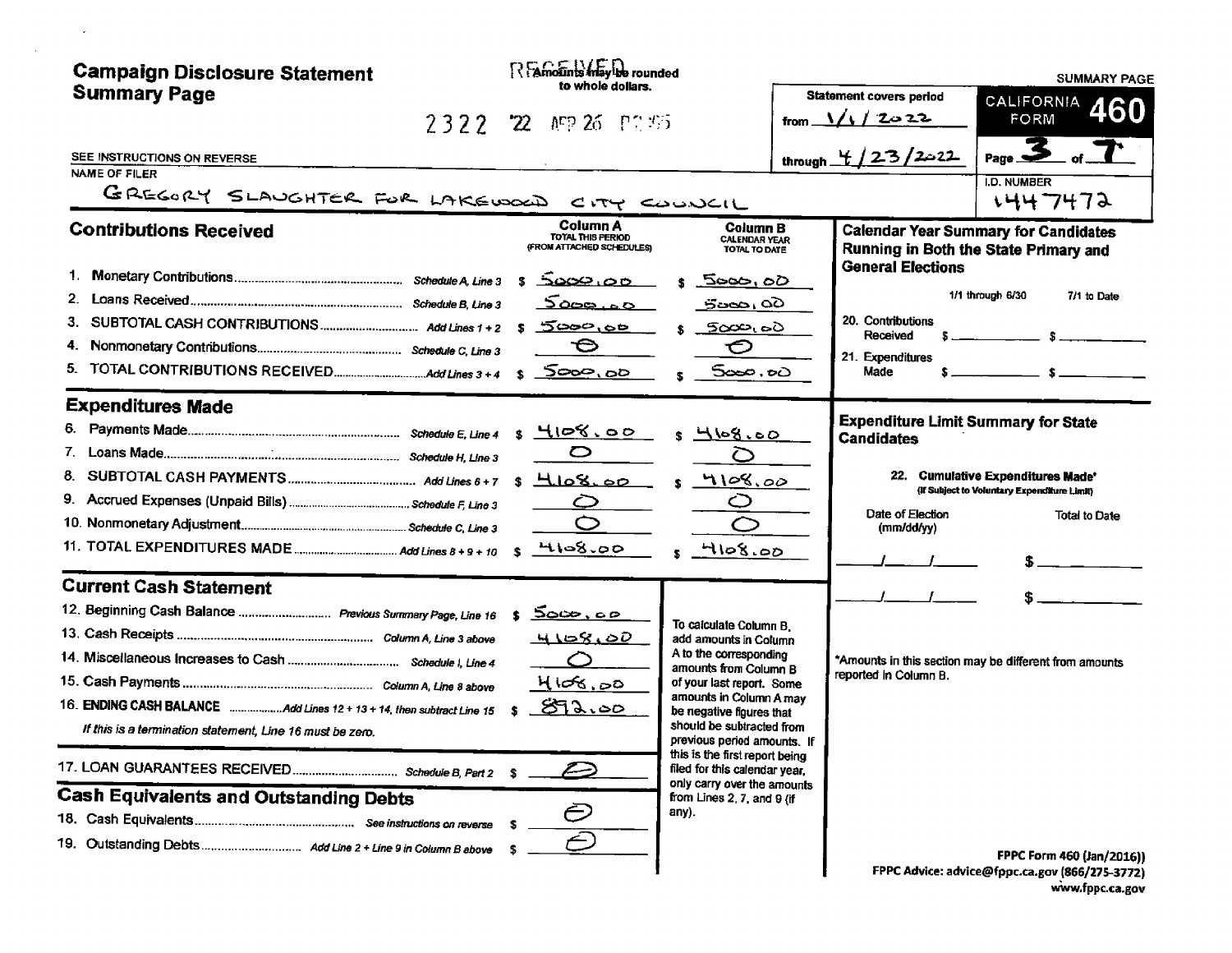| <b>Schedule A</b>              | <b>Monetary Contributions Received</b>                                                                                                                        |                                                                          | Amounts may be rounded<br>to whole dollars.                                                                | <b>Statement covers period</b><br>from $1/1/2022$      |                                                                         | SCHEDULE A<br>CALIFORNIA<br>460<br>FORM                         |                                                                                                                                  |
|--------------------------------|---------------------------------------------------------------------------------------------------------------------------------------------------------------|--------------------------------------------------------------------------|------------------------------------------------------------------------------------------------------------|--------------------------------------------------------|-------------------------------------------------------------------------|-----------------------------------------------------------------|----------------------------------------------------------------------------------------------------------------------------------|
| SEE INSTRUCTIONS ON REVERSE    |                                                                                                                                                               |                                                                          |                                                                                                            | through $\frac{4}{23}/2$ 222                           |                                                                         | Page _                                                          |                                                                                                                                  |
| <b>NAME OF FILER</b>           | GREGORY SLAUGHTER FOR LAKEWOOD CITY COUNCIL                                                                                                                   |                                                                          |                                                                                                            |                                                        |                                                                         | <b>I.D. NUMBER</b>                                              | ハイサフチフン                                                                                                                          |
| <b>DATE</b><br><b>RECEIVED</b> | FULL NAME, STREET ADDRESS AND ZIP CODE OF<br><b>CONTRIBUTOR</b><br>(IF COMMITTEE, ALSO ENTER I.D. NUMBER)                                                     | <b>CONTRIBUTOR</b><br>$CONF^*$                                           | IF AN INDIVIDUAL, ENTER<br><b>OCCUPATION AND EMPLOYER</b><br>(IF SELF-EMPLOYED, ENTER NAME<br>OF BUSINESSI | <b>AMOUNT</b><br><b>RECEIVED THIS</b><br><b>PERIOD</b> | <b>CUMULATIVE TO DATE</b><br><b>CALENDAR YEAR</b><br>(JAN, 1 - DEC, 31) |                                                                 | PER ELECTION<br>TO DATE<br>(IF REQUIRED)                                                                                         |
| 1112022                        | GREEGEY SLAVEHTER                                                                                                                                             | <b>NIND</b><br>$\square$ COM<br>□отн<br>$\Box$ PTY<br>$\square$ scc      | REINED<br>PULLE LICTOMAT                                                                                   | 500, 60                                                | £<br>500,00                                                             |                                                                 |                                                                                                                                  |
|                                |                                                                                                                                                               | $\square$ IND<br>$\square$ COM<br>⊡отн<br>$\square$ PTY<br>$\square$ scc |                                                                                                            |                                                        |                                                                         |                                                                 |                                                                                                                                  |
|                                |                                                                                                                                                               | $\square$ <sub>IND</sub><br>⊟сом<br>□отн<br>$\Box$ PTY<br>$\square$ scc  |                                                                                                            |                                                        |                                                                         |                                                                 |                                                                                                                                  |
|                                |                                                                                                                                                               | $\square$ IND<br>$\Box$ COM<br>□отн<br>$\square$ PTY<br>$\Box$ scc       |                                                                                                            |                                                        |                                                                         |                                                                 |                                                                                                                                  |
|                                |                                                                                                                                                               | $\Box$ IND<br>$\Box$ COM<br>$\Box$ OTH<br>$\Box$ PTY<br>l∃scc            |                                                                                                            |                                                        |                                                                         |                                                                 |                                                                                                                                  |
|                                |                                                                                                                                                               |                                                                          | <b>SUBTOTAL \$</b>                                                                                         |                                                        |                                                                         |                                                                 |                                                                                                                                  |
| <b>Schedule A Summary</b>      | 1. Amount received this period - itemized monetary contributions.<br>2. Amount received this period – unitemized monetary contributions of less than \$100 \$ |                                                                          |                                                                                                            | <u>.\$ నేంంట, ం౭</u><br>$\mathcal C$                   |                                                                         | *Contributor Codes<br>IND - Individual<br>PTY - Political Party | COM - Recipient Committee<br>(other than PTY or SCC)<br>OTH - Other (e.g., business entity)<br>SCC - Small Contributor Committee |
|                                | 3. Total monetary contributions received this period.                                                                                                         |                                                                          |                                                                                                            |                                                        |                                                                         |                                                                 | FPPC Form 460 (Jan/2016))<br>FPPC Advice: advice@fppc.ca.gov (866/275-3772)<br>www.fppc.ca.gov                                   |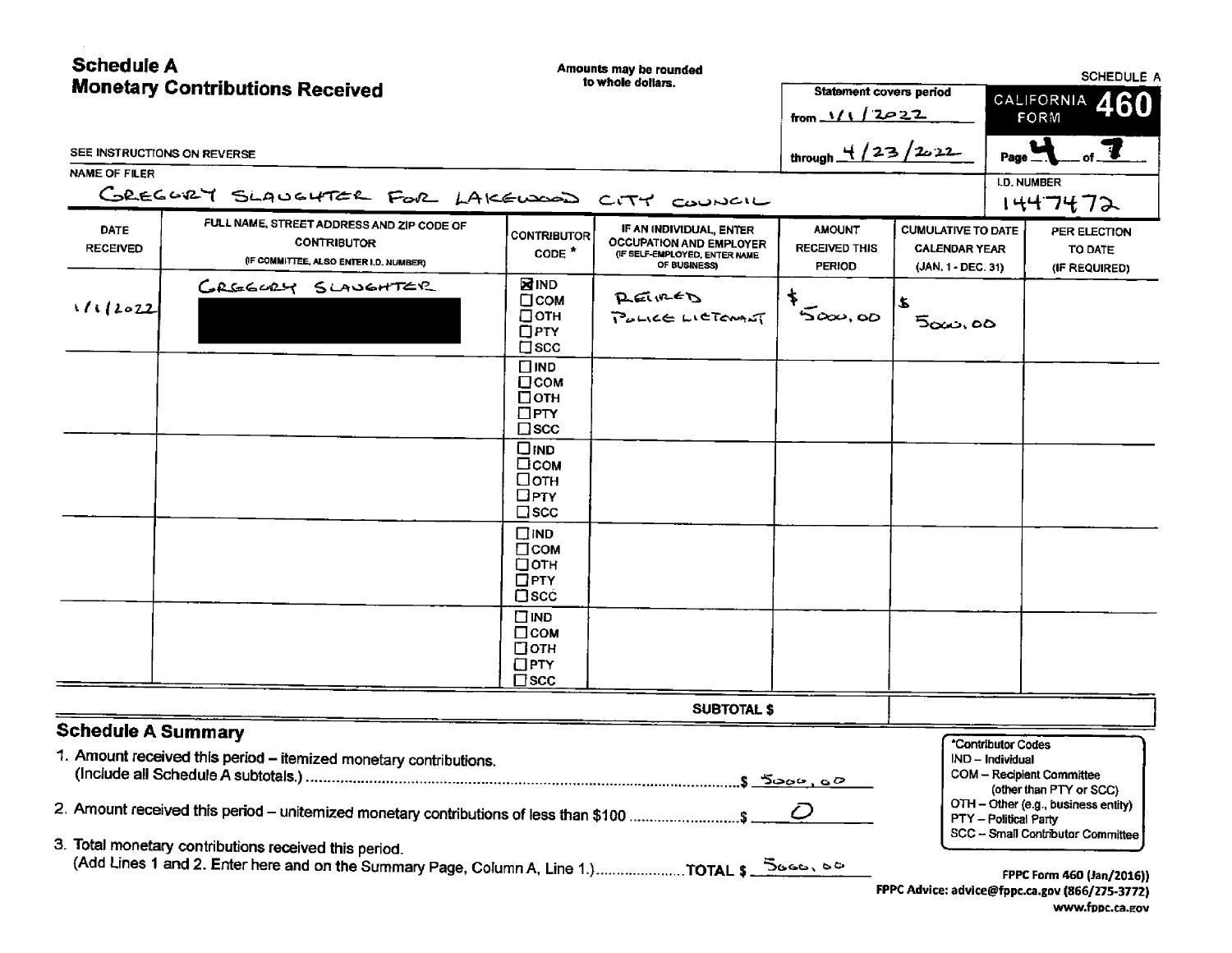| Schedule B - Part 2<br><b>Loan Guarantors</b>                                                             |                                                                      | Amounts may be rounded<br>to whole dollars.                                                                |                                                             | Statement covers period<br>from $1/1/2022$        | CALIFORNIA A<br>FORM                                                     | <b>SCHEDULE B - PART 2</b>                      |
|-----------------------------------------------------------------------------------------------------------|----------------------------------------------------------------------|------------------------------------------------------------------------------------------------------------|-------------------------------------------------------------|---------------------------------------------------|--------------------------------------------------------------------------|-------------------------------------------------|
| SEE INSTRUCTIONS ON REVERSE                                                                               |                                                                      |                                                                                                            |                                                             | through $4/23/2022$                               | .<br>د Page                                                              |                                                 |
| <b>NAME OF FILER</b><br>GREGORY SLAUGHTER FOR LAKEWOOD CITY COUNCIL                                       |                                                                      |                                                                                                            |                                                             |                                                   | I.D. NUMBER                                                              | 1447472                                         |
| FULL NAME, STREET ADDRESS AND ZIP CODE OF<br><b>CONTRIBUTOR</b><br>(IF COMMITTEE, ALSO ENTER I.D. NUMBER) | <b>CONTRIBUTOR</b><br>CODE <sup>*</sup>                              | IF AN INDIVIDUAL, ENTER<br>OCCUPATION AND EMPLOYER<br>(IF SELF-EMPLOYED, ENTER<br><b>NAME OF BUSINESS)</b> | <b>LOAN</b>                                                 | <b>AMOUNT</b><br><b>GUARANTEED</b><br>THIS PERIOD | <b>CUMULATIVE</b><br>TO DATE                                             | <b>BALANCE</b><br><b>OUTSTANDING</b><br>TO DATE |
| GREGORY SLAUGHTER                                                                                         | <b>EEAND</b><br>$\square$ COM<br>□отн<br>$\Box$ PTY<br>$\square$ scc | RETIVED<br>POLICE LIERWANT                                                                                 | <b>LENDER</b><br>GREGURY SLAWITER<br><b>DATE</b><br>1112022 | $\frac{1}{2}$ 5000,00                             | <b>CALENDAR YEAR</b><br><u>: 5000 =</u><br>PER ELECTION<br>(IF REQUIRED) | 5500,00                                         |
|                                                                                                           | $\square$ IND<br>□сом                                                |                                                                                                            | LENDER                                                      |                                                   | <b>CALENDAR YEAR</b>                                                     |                                                 |
|                                                                                                           | □отн<br>$\Box$ PTY<br>$\square$ scc                                  |                                                                                                            | DATE                                                        |                                                   | PER ELECTION<br>(IF REQUIRED)                                            |                                                 |
|                                                                                                           | $\n  IND\n$<br>$\square$ COM                                         |                                                                                                            | <b>LENDER</b>                                               |                                                   | <b>CALENDAR YEAR</b>                                                     |                                                 |
|                                                                                                           | □отн<br>$\Box$ PTY<br>$\square$ scc                                  |                                                                                                            | <b>DATE</b>                                                 |                                                   | PER ELECTION<br>(IF REQUIRED)                                            |                                                 |
|                                                                                                           | $\Box$ IND<br>□сом                                                   |                                                                                                            | <b>LENDER</b>                                               |                                                   | <b>CALENDAR YEAR</b>                                                     |                                                 |
|                                                                                                           | □отн<br>$\Box$ PTY<br>$\square$ scc                                  |                                                                                                            | <b>DATE</b>                                                 |                                                   | PER ELECTION<br>(IF REQUIRED)                                            |                                                 |
|                                                                                                           |                                                                      |                                                                                                            |                                                             | SUBTOTAL \$ 5000.00                               | Enter on<br>Summary Page,                                                |                                                 |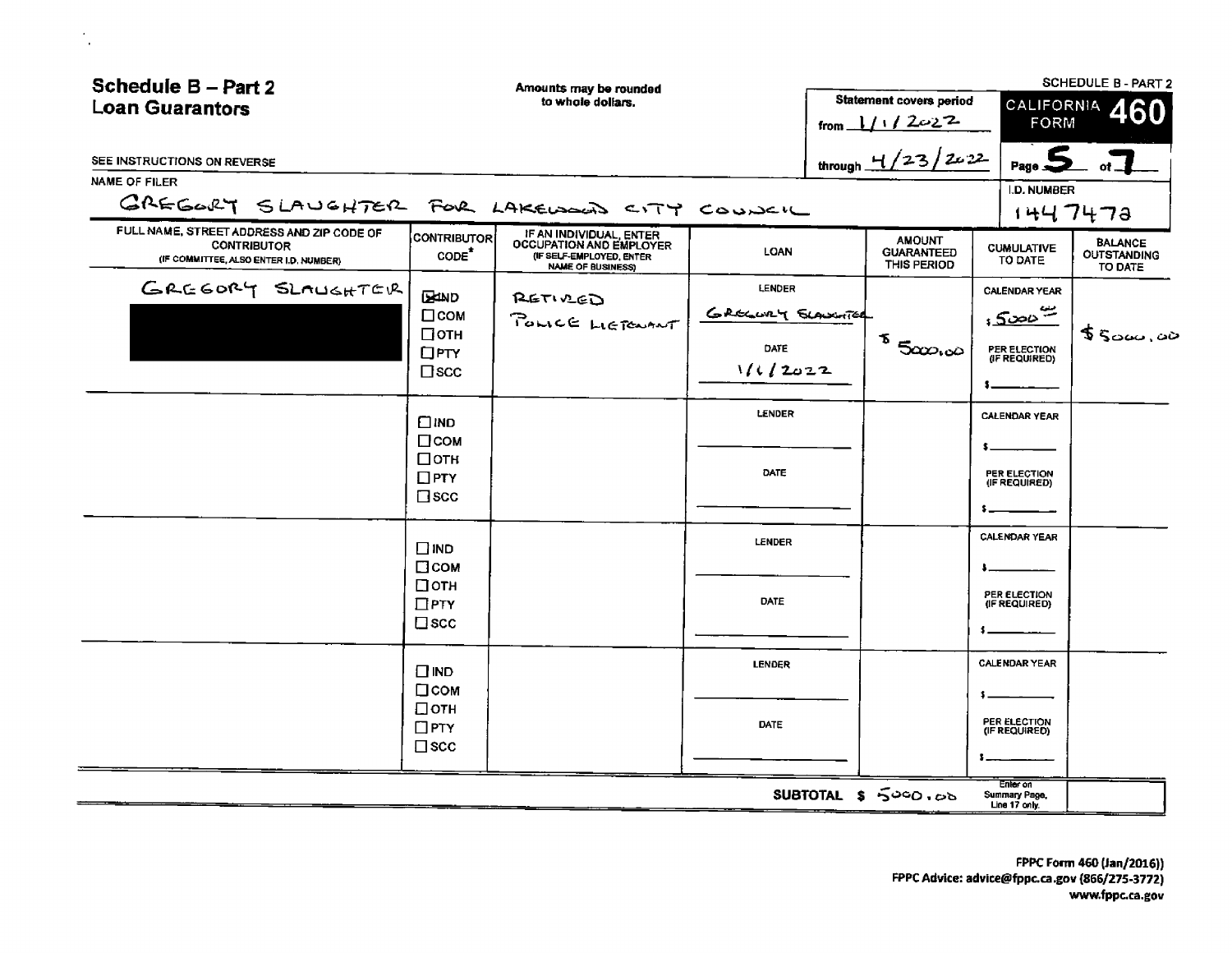| <b>Schedule E</b><br><b>Payments Made</b>           | Amounts may be rounded<br>to whole dollars.                                                                                     | <b>Statement covers period</b><br>CALIFORNIA 460<br>FORM<br>from $1/1/2$ $2$ $2$ $2$ |                                      |  |
|-----------------------------------------------------|---------------------------------------------------------------------------------------------------------------------------------|--------------------------------------------------------------------------------------|--------------------------------------|--|
| SEE INSTRUCTIONS ON REVERSE<br><b>NAME OF FILER</b> |                                                                                                                                 | through $\frac{1}{2}$ /23 / 2c 22                                                    | $P_{\text{age}}$ $\bullet$ $\bullet$ |  |
| GREGALY SLAUGHTER FUR LAKEUXUD CITY                 | ـــــانت                                                                                                                        |                                                                                      | I.D. NUMBER<br>1447472               |  |
|                                                     | CODES: If one of the following codes accurately describes the payment, you may enter the code. Otherwise, describe the payment, |                                                                                      |                                      |  |

|       | CMP campaign paraphernalia/misc.                              | MBR member communications                     |     | RAD radio airtime and production costs                    |
|-------|---------------------------------------------------------------|-----------------------------------------------|-----|-----------------------------------------------------------|
|       | CNS campaign consultants                                      | MTG meetings and appearances                  |     | RFD returned contributions                                |
|       | CTB contribution (explain nonmonetary)*                       | OFC office expenses                           |     |                                                           |
|       | CVC civic donations                                           | PET petition circulating                      |     | SAL campaign workers' salaries                            |
| FIL.  | candidate filing/ballot fees                                  | PHO phone banks                               |     | TEL t.v. or cable airtime and production costs            |
|       | FND fundraising events                                        |                                               |     | TRC candidate travel, lodging, and meals                  |
| IND - | independent expenditure supporting/opposing others (explain)* | POL polling and survey research               |     | TRS staff/spouse travel, lodging, and meals               |
|       | LEG legal defense                                             | POS postage, delivery and messenger services  | TSF | transfer between committees of the same candidate/sponsor |
| LIT.  | conservatives life and such a wall want the sun.              | PRO professional services (legal, accounting) |     | VOT voter registration                                    |

 $\cdot$ 

- 
- 
- 
- 
- 
- 
- LIT campaign literature and mailings exercise PRT print ads PRT print ads WEB information technology costs (internet, e-mail)

| NAME AND ADDRESS OF PAYEE<br>(IF COMMITTEE, ALSO ENTER I.D. NUMBER)                 | CODE | OR.<br>DESCRIPTION OF PAYMENT          | AMOUNT PAID         |
|-------------------------------------------------------------------------------------|------|----------------------------------------|---------------------|
| CITY OF LAKEWOOD<br>SOSO CLAPE AVE<br>LAKE would ct 90712                           | 下いし  | $C$ ANDIDATE STATEMENT                 | $91$ $00, 00$       |
| POLITICAL DATA INTELLIGENCE<br>3780 KILROY AIRPORT WAY #200<br>LONG BEACH, CA 90800 | مح∑  | ELECTION BATA SOFTWARE<br>SUBSCRIPTION | $5_{\text{LoO},00}$ |
| LAWARACE COSTALES                                                                   | いて   | CAMPRISO ARTIONAL                      | \$325.00            |

\* Payments that are contributions or independent expenditures must also be summarized on Schedule D. SUBTOTAL\$<br>
SUBTOTAL\$

## Schedule E Summary

FPPC Form 460 (Jan/2016)) FPPC Advice: advice@fppc.ca.gov (866/275-3772) www.fppc. ca. gov